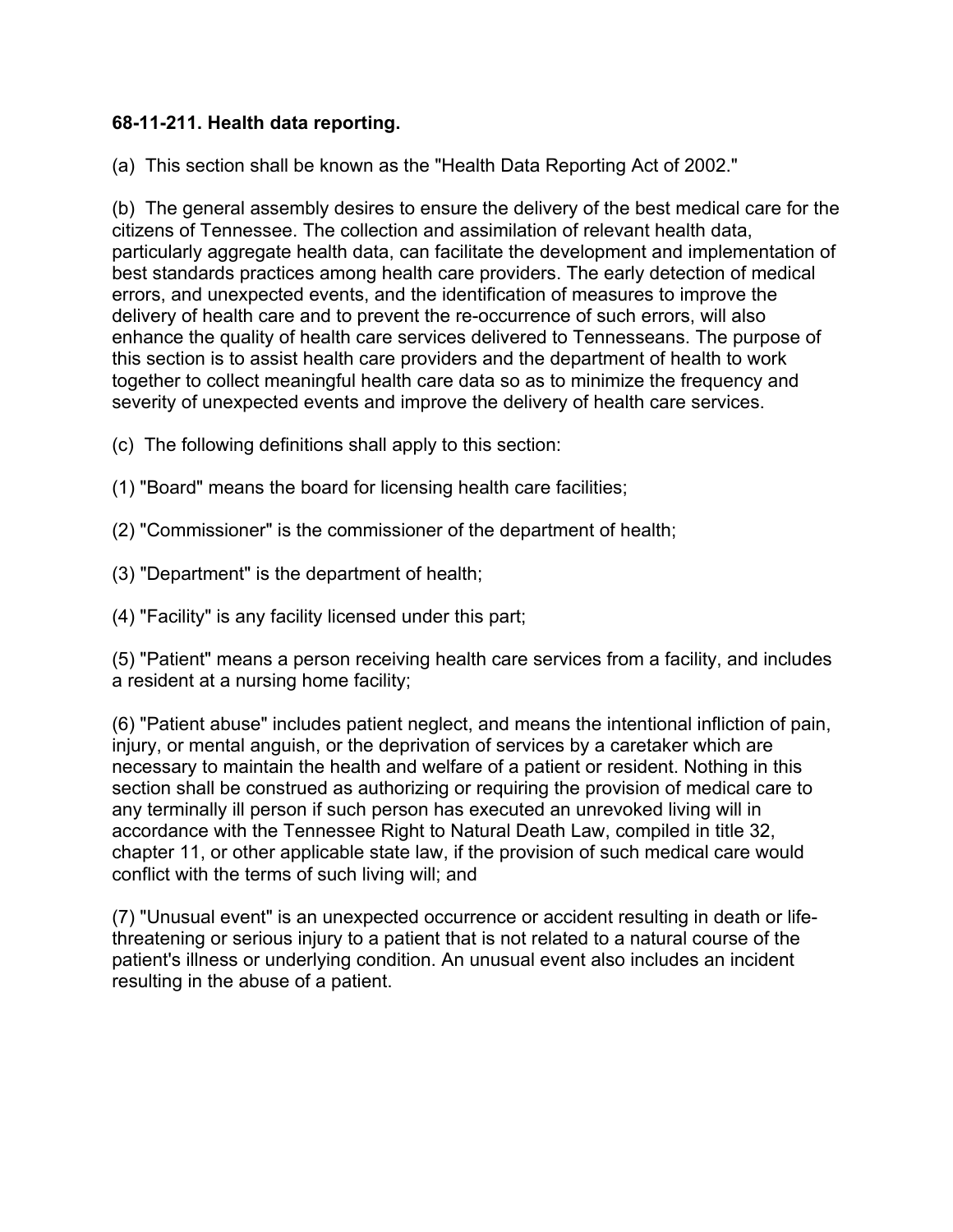(d) (1) Every facility shall report unusual events, and certain other defined incidents, to the department. Any such unusual event or other defined incident shall be reported to the department by the facility within seven (7) business days from the facility's identification of the event or incident. If a facility incorrectly reports an event or incident, the facility shall file a notice of correction with the department. An unusual event report form shall be developed by the department, in a format similar to the format utilized by the joint commission on accreditation of healthcare organizations (JCAHO), and shall be utilized for reporting the event or incident. The event report and the corrective action report reviewed or obtained by the department pursuant to this section and amendments thereto, shall be confidential and not subject to discovery, subpoena or legal compulsion for release to any person or entity, nor shall the report be admissible in any civil or administrative proceeding other than a disciplinary proceeding by the department or the appropriate regulatory board. The report is not discoverable or admissible in any civil or administrative action except that information in any such report may be transmitted to an appropriate regulatory agency having jurisdiction for disciplinary or license sanctions against the impacted facility. However, the department must reveal upon request its awareness that a specific event or incident has been reported. The affected patient and the patient's family, as may be appropriate, shall also be notified of the event or incident by the facility. The provisions of this subsection (d) and of § 68-11-804(c)(23) shall not affect any of the provisions of § 63-6-219, or the protections provided by § 63-6-219.

(2) The following represent circumstances that could result in an unusual event that is an unexpected occurrence or accident resulting in death or life-threatening or serious injury to a patient, not related to a natural course of the patient's illness or underlying condition. The circumstances that could result in an unusual event include, but are not limited to:

(A) Medication errors;

(B) Aspiration in a non-intubated patient related to conscious/moderate sedation;

(C) Intravascular catheter related events including necrosis or infection requiring repair, or intravascular catheter related pneumothorax;

(D) Volume overload leading to pulmonary edema;

(E) Blood transfusion reactions, use of wrong type of blood and/or delivery of blood to the wrong patient;

(F) Perioperative or periprocedural related complications that occur within forty-eight (48) hours of the operation or the procedure, including:

(i) Procedure which results in any new central neurological deficit; or

(ii) New peripheral neurological deficit with motor weakness;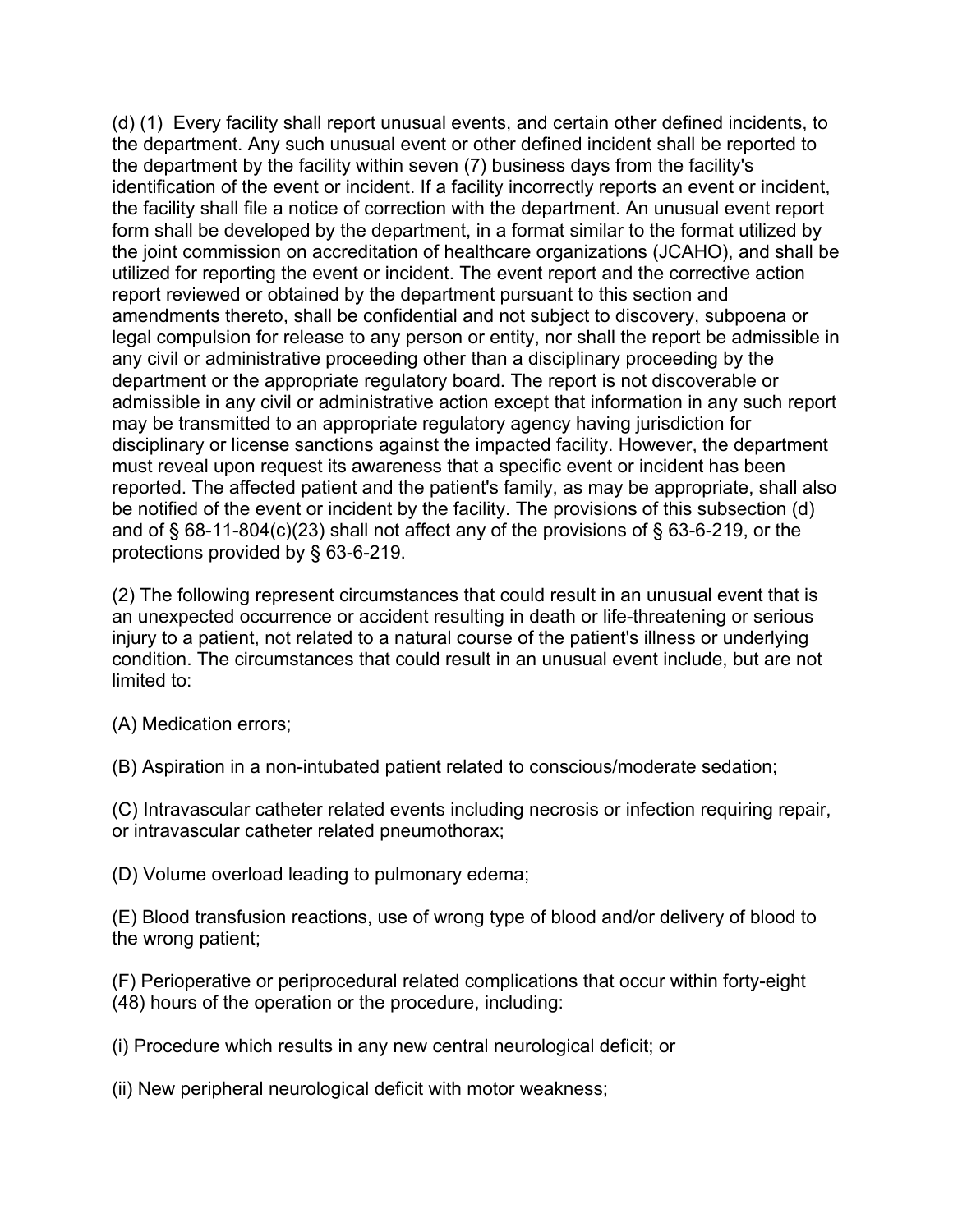(G) Burns of a second or third degree;

(H) Falls resulting in radiologically proven fractures, subdural or epidural hematoma, cerebral contusion, traumatic subarachnoid hemorrhage, and/or internal trauma, but does not include fractures resulting from pathological conditions; and

(I) Procedure related incidents, regardless of setting and within thirty (30) days of the procedure and includes readmissions, which include:

(i) Procedure related injury requiring repair or removal of an organ;

- (ii) Hemorrhage;
- (iii) Displacement, migration or breakage of an implant, device, graft or drain;
- (iv) Post operative wound infection following clean or clean/contaminated case;
- (v) Any unexpected operation or reoperation related to the primary procedure;
- (vi) Hysterectomy in a pregnant woman;
- (vii) Ruptured uterus;
- (viii) Circumcision;
- (ix) Incorrect procedure or incorrect treatment that is invasive;
- (x) Wrong patient/wrong site surgical procedure;
- (xi) Unintentionally retained foreign body;

(xii) Loss of limb, impairment of limb, and the impairment is present at discharge or for at least two (2) weeks after occurrence;

- (xiii) Criminal acts;
- (xiv) Suicide or attempted suicide;
- (xv) Elopement from the facility;
- (xvi) Infant abduction, or infant discharged to the wrong family;
- (xvii) Adult abduction;

(xviii) Rape;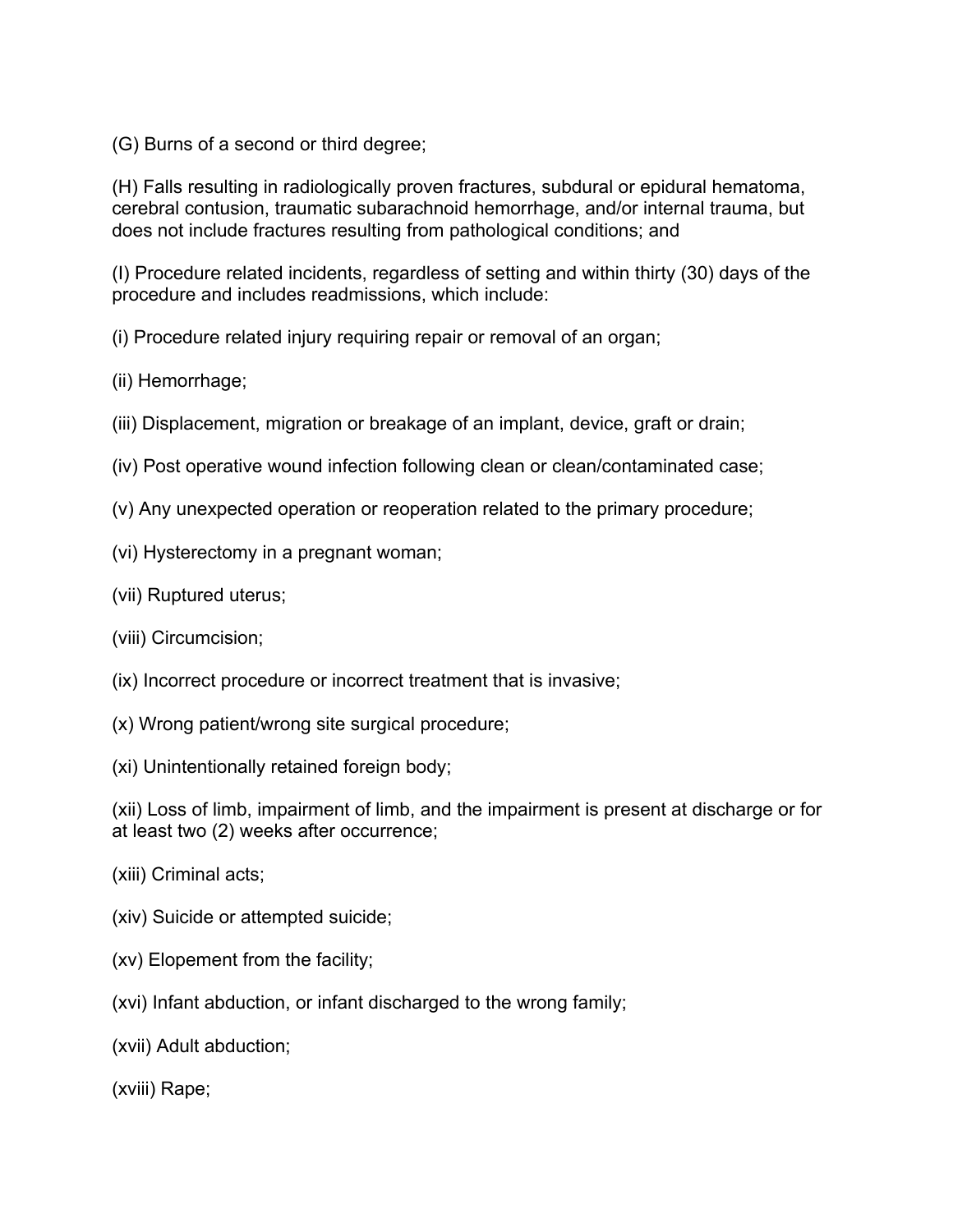(xix) Patient altercation;

(xx) Patient abuse or misappropriation of funds;

(xxi) Restraint related incidents; or

(xxii) Poisoning occurring within the facility.

(3) Specific incidents that might result in a disruption of the delivery of health care services at the facility shall also be reported by the facility to the department, on the unusual event form, within seven (7) days after the facility learns of the incident. These specific incidents include the following:

(A) Strike by the staff at the facility;

(B) External disaster impacting the facility;

(C) Disruption of any service vital to the continued safe operation of the facility or to the health and safety of its patients and personnel; and

(D) Fires at the facility which disrupt the provision of patient care services or cause harm to patients or staff, or which are reported by the facility to any entity, including but not limited to a fire department, charged with preventing fires.

(4) If health services are delivered in a home setting, only those unusual events actually witnessed or known by the person delivering health care services are required to be reported.

(5) Within forty (40) days of the identification of the event, the facility shall file with the department a corrective action report for the unusual event or incident reported to the department. The corrective action report shall either:

(A) Explain why a corrective action plan is not necessary; or

(B) Detail the actions taken to correct any error identified that contributed to the unusual event or incident, the date the corrections were implemented, how the facility will prevent the error from recurring in the future and who will monitor the implementation of the corrective action plan.

(6) The department shall approve in writing the corrective action report if the department is satisfied that the corrective action plan appropriately addresses errors that contributed to the unusual event and takes the necessary steps to prevent the recurrence of the errors. If the department fails to approve the corrective action report, then the department shall provide the facility with a list of actions that the department believes are necessary to address the errors. The facility shall be offered an informal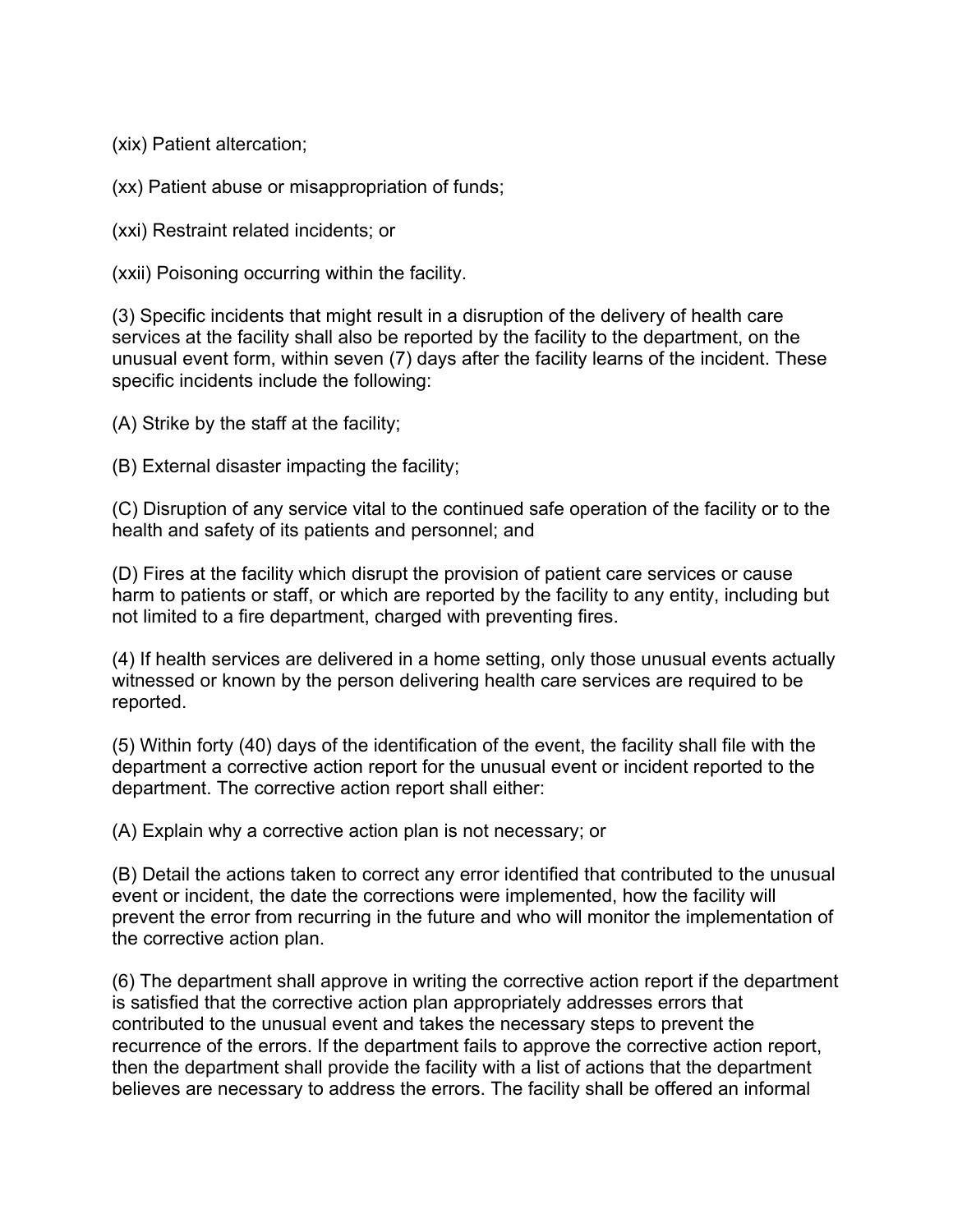meeting with the commissioner or the commissioner's representative to attempt to resolve any disagreement over the corrective action report. If the department and the facility fail to agree on an appropriate corrective action plan, then the final determination on the adequacy of the corrective action plan shall be made by the board after a contested case hearing.

(7) The department shall have access to facility records as allowed in part 3 of this chapter. The department may copy any portion of a facility medical record relating to the reported event unless otherwise prohibited by rule or statute. This section and the provisions of § 68-11-804(c)(23) do not change or affect the privilege and confidentiality provided by § 63-6-219.

(8) The department, in developing the unusual event report form, shall establish an event occurrence code that categorizes events or specific incidents by the examples set forth in subdivisions (d)(1) and (2). If an event or specific incident fails to come within these examples, it shall be classified as "other" with the facility explaining the facts related to the event or incident.

(9) This section does not preclude the department from using information obtained under this section in a disciplinary action commenced against a facility, or from taking disciplinary action against a facility. Nor does this section preclude the department from sharing such information with any appropriate governmental agency charged by federal or state law with regulatory oversight of the facility. However, all such information must at all times be maintained as confidential and not available to the public. Failure to report an unusual incident, submit a corrective action report, or comply with a plan of correction as required herein may be grounds for disciplinary action pursuant to § 68- 11-207.

(10) Nothing in this section precludes the department from using the information obtained to develop "best practices" and other criteria to assist facilities in improving the delivery of health care services.

(e) The department shall provide educational information designed to assist facilities in complying with this section and to assist facilities in implementing procedures designed to prevent medical errors.

(f) During the second quarter of each year, the department shall provide the board an aggregate report summarizing by type the number of unusual events and other reportable specific incidents reported by facilities to the department for the preceding calendar year.

(g) The department shall work with representatives of facilities subject to this section, and other interested parties, to develop recommendations to improve the collection and assimilation of specific aggregate health care data that, if known, would track health care trends over time and identify system-wide problems for broader quality improvement. The goal of such recommendations should be to better coordinate the